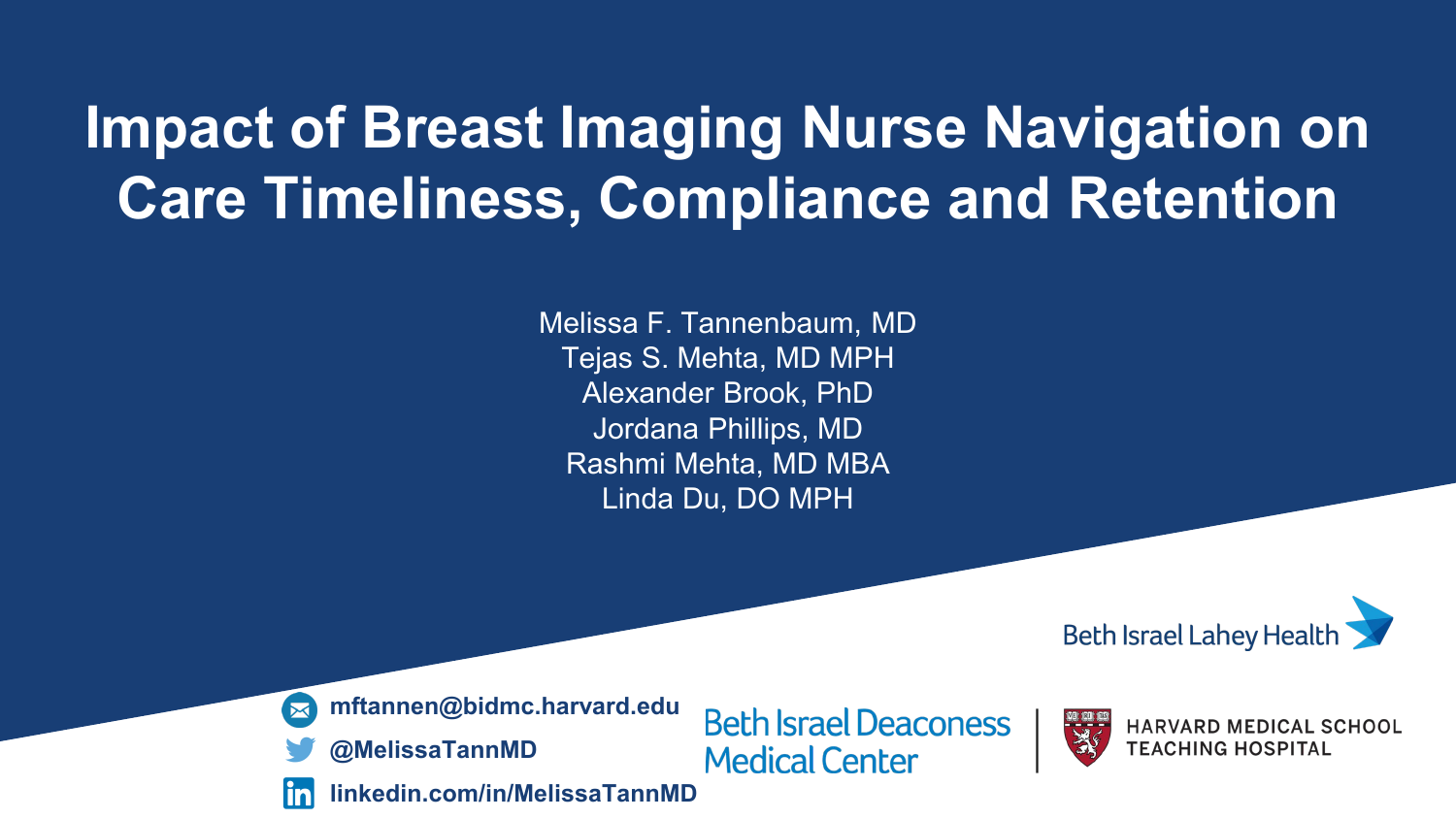### **Background**

Beth Israel Deaconess **Medical Center** 



- First patient navigation program at Harlem Hospital (1990) started in response to disproportionate late-stage cancer presentation among African Americans with the goal to assist with cancer screening, diagnosis, follow-up, and treatment.1
- Studies have looked at different metrics evaluating patient navigation programs for breast cancer (timeliness of care, treatment adherence, satisfaction). Most showed some benefit to having a navigation program.<sup>2-5</sup>

#### • **Initial practice at our institution**:

- Radiologist communicates breast biopsy pathology results to PCP and PCP communicates results to patients.
- PCP coordinates referral to breast care center if needed.
- **Challenges to initial practice**:
	- Time constraints for PCPs to coordinate results and PCPs referring outside our system.
	- Patient requests to transfer care for treatment to local competitors after receiving breast cancer diagnosis.
	- Two QA cases regarding patient miscommunication/ misunderstanding biopsy results.
- **Proposal for role of imaging Nurse Navigator to hospital leadership**.
	- 1. Freeman HP. Patient navigation: a community centered approach to reducing cancer mortality. *J Cancer Educ*, 2006.
	- 2. Ferrante J.M et al. The effect of patient navigation on time to diagnosis, anxiety and satisfaction in urban minority women with abnormal mammograms: a randomized controlled trial. *Journal of Urban Health,* 2007.

**Beth Israel Lahey Heal** 

3. Koh C et al. Evaluation of a patient navigation program. *Clin J Oncol Nurs*, 2011.

4. Ramirez A et al. Reducing time-to-treatment in underserved Latinas with breast cancer: The Six Cities Study. *Cancer*, 2014.

5. Ko NY et al. Can patient navigation improve receipt of recommended breast cancer care? Evidence from the National Patient Navigation Research Program. J Clin Oncol, 2014.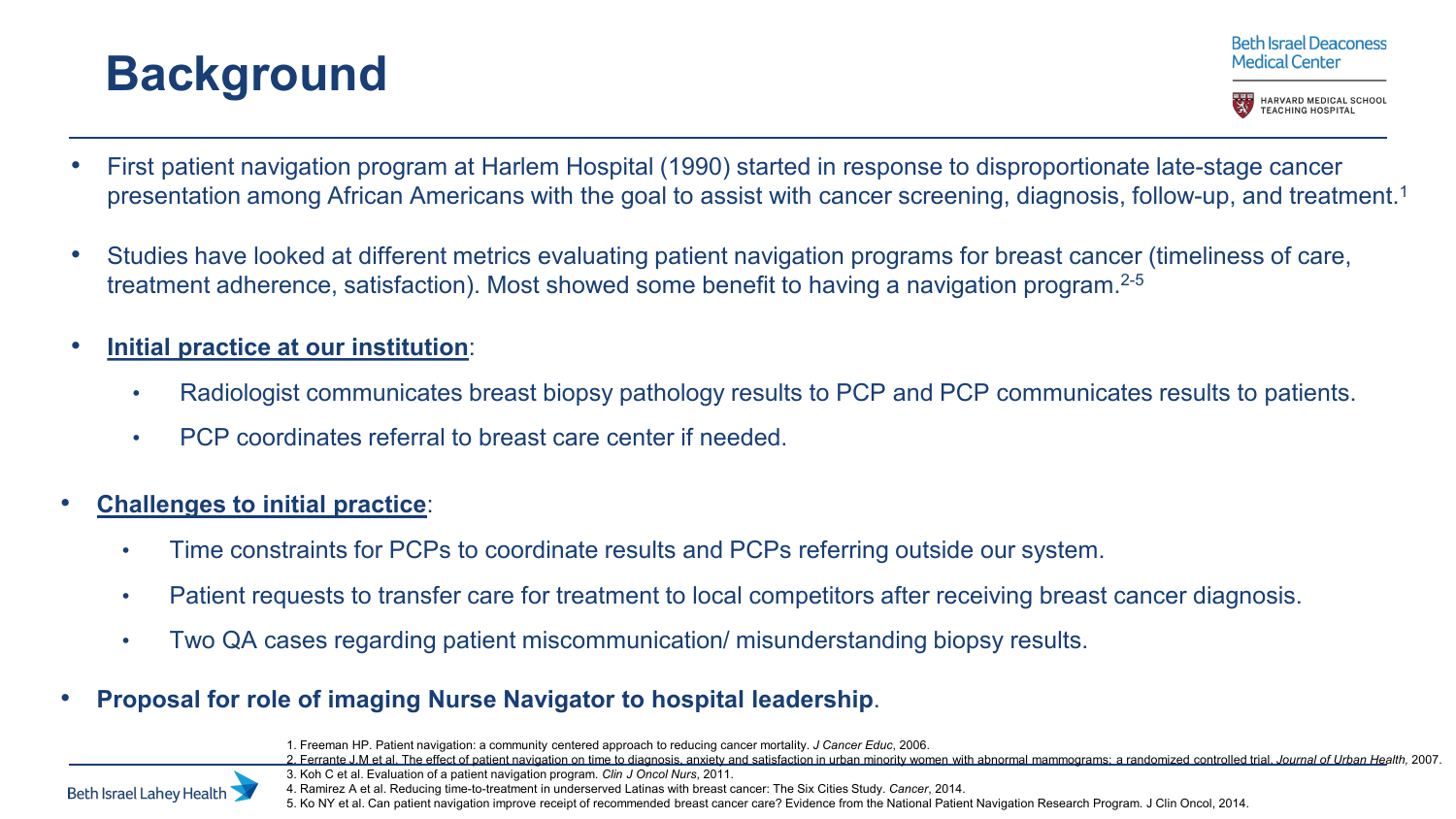### **The Journey of a Breast Biopsy Patient & Role of Nurse Navigator**

**Beth Israel Deaconess Medical Center** 

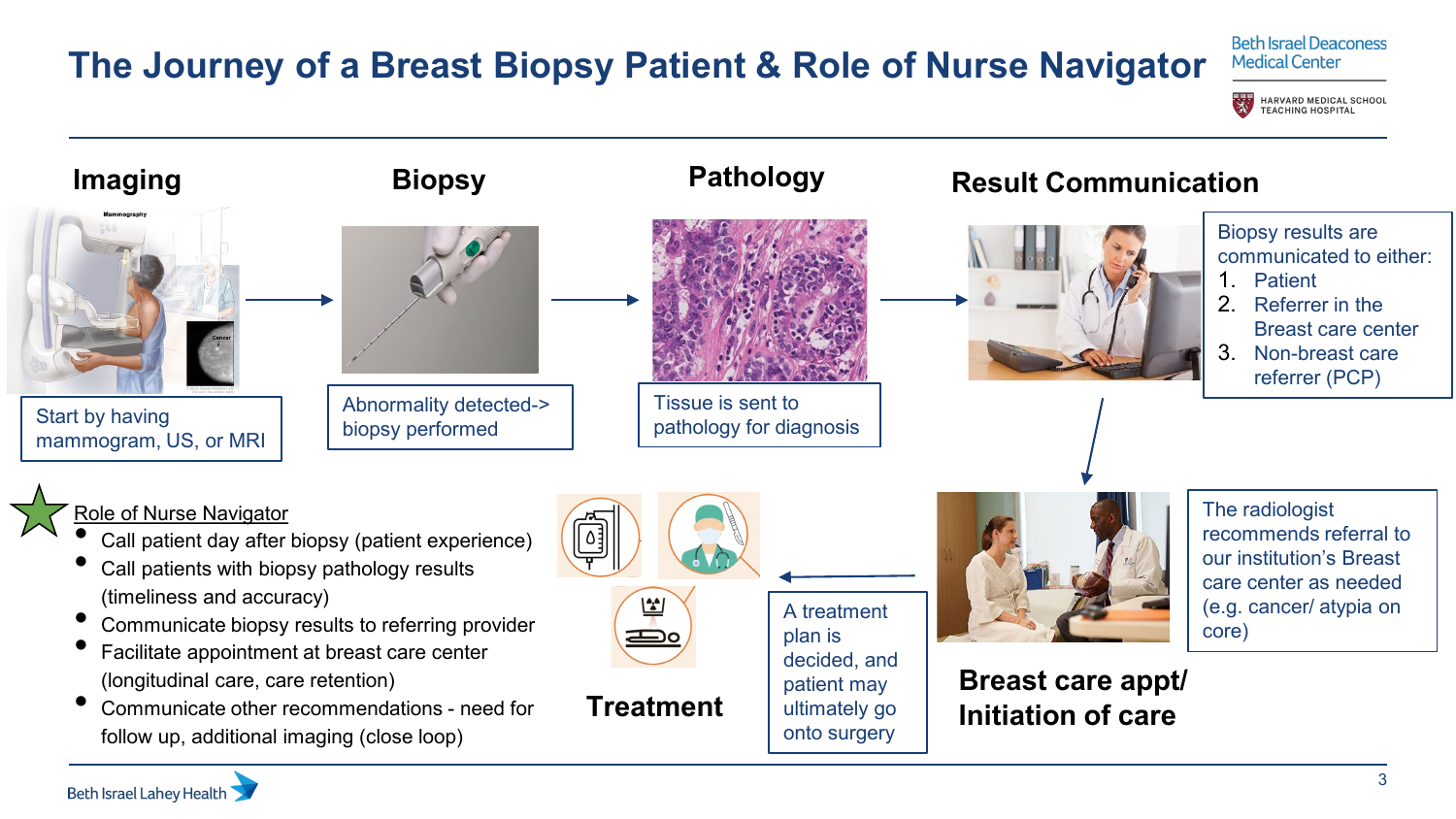

Beth Israel Deaconess **Medical Center** 



● The purpose of our study was to determine the impact of breast imaging nurse navigation (NN) on patient care time metrics, compliance, and care retention at Beth Israel Deaconess Medical Center (BIDMC) after breast biopsy.

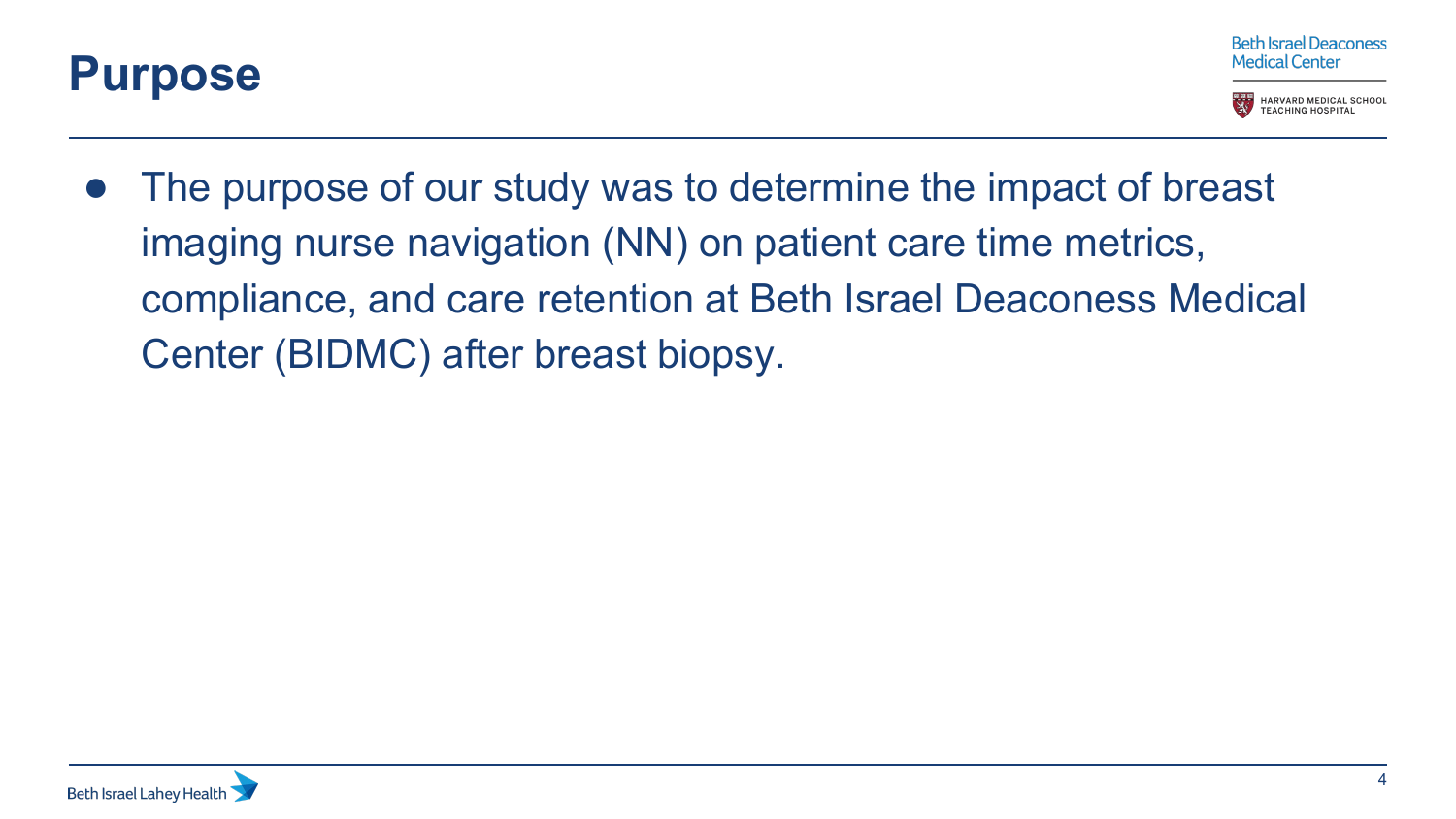

Exclusions: Patients with cancer diagnosis who transferred care to our institution; axillary LN biopsies for staging; cyst aspirations; abscesses. For patients with multiple biopsies, timeline starts with first biopsy.

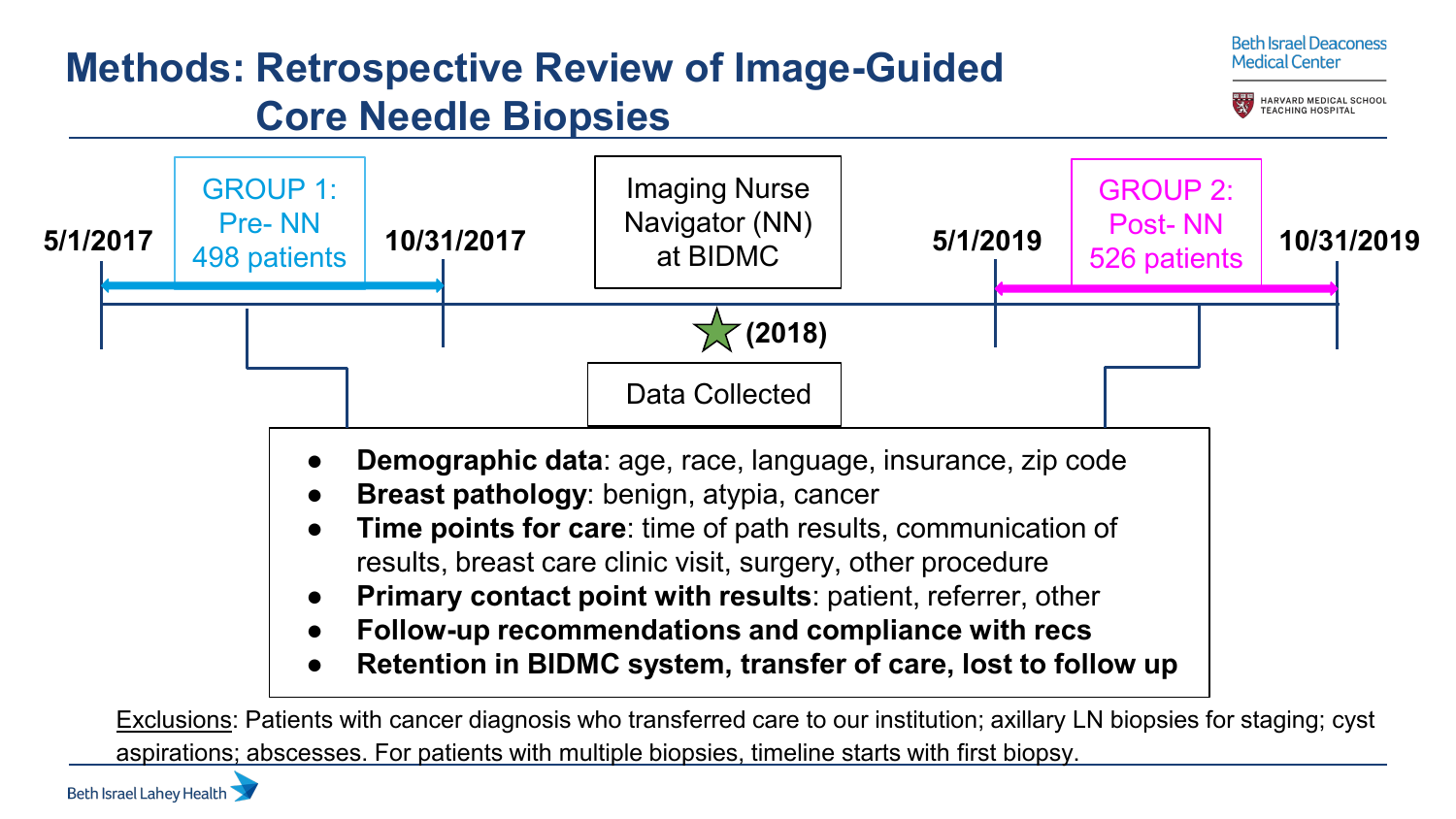## **Results: Demographics (n=1,024 patients)**



- Mean Age = 54 years old  $(19.6-102 \text{ years})$
- No significant difference in Race and Language between pre- and post- NN groups
- Significantly less Medicaid patients in the post- NN group (p=0.03). No difference in rates of private insurance.



**Beth Israel Deaconess Medical Center**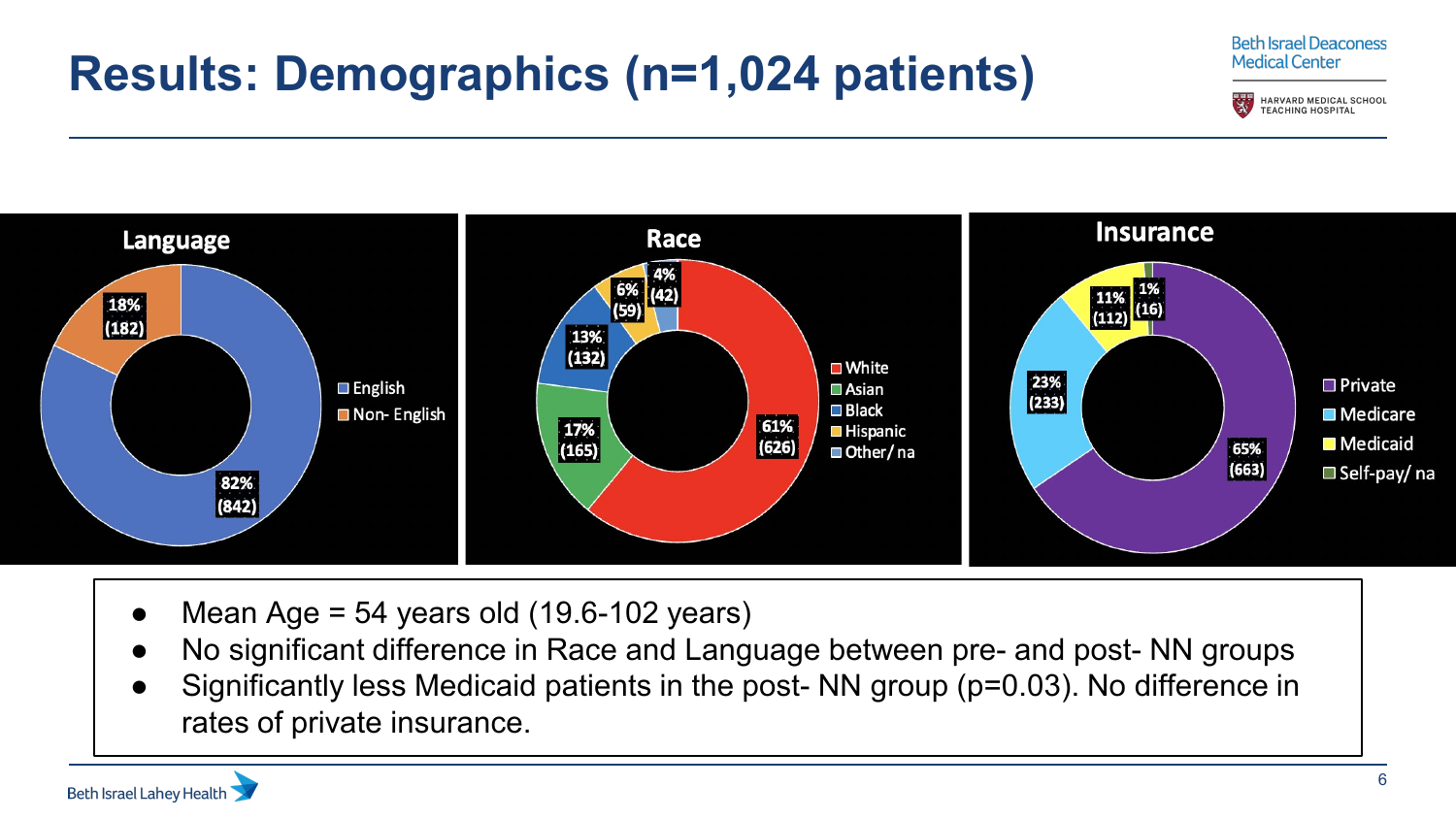### **Results: Result Communication and Compliance**

**Beth Israel Deaconess Medical Center** 



- Shift in radiology communicating the biopsy results to the PCP pre-NN to communicating the results directly to the Patient post-NN (p<.0001)
- No significant difference and good compliance in both pre-NN and post- NN groups (p=1) (excluding cases where compliance was unable to be determined, NA)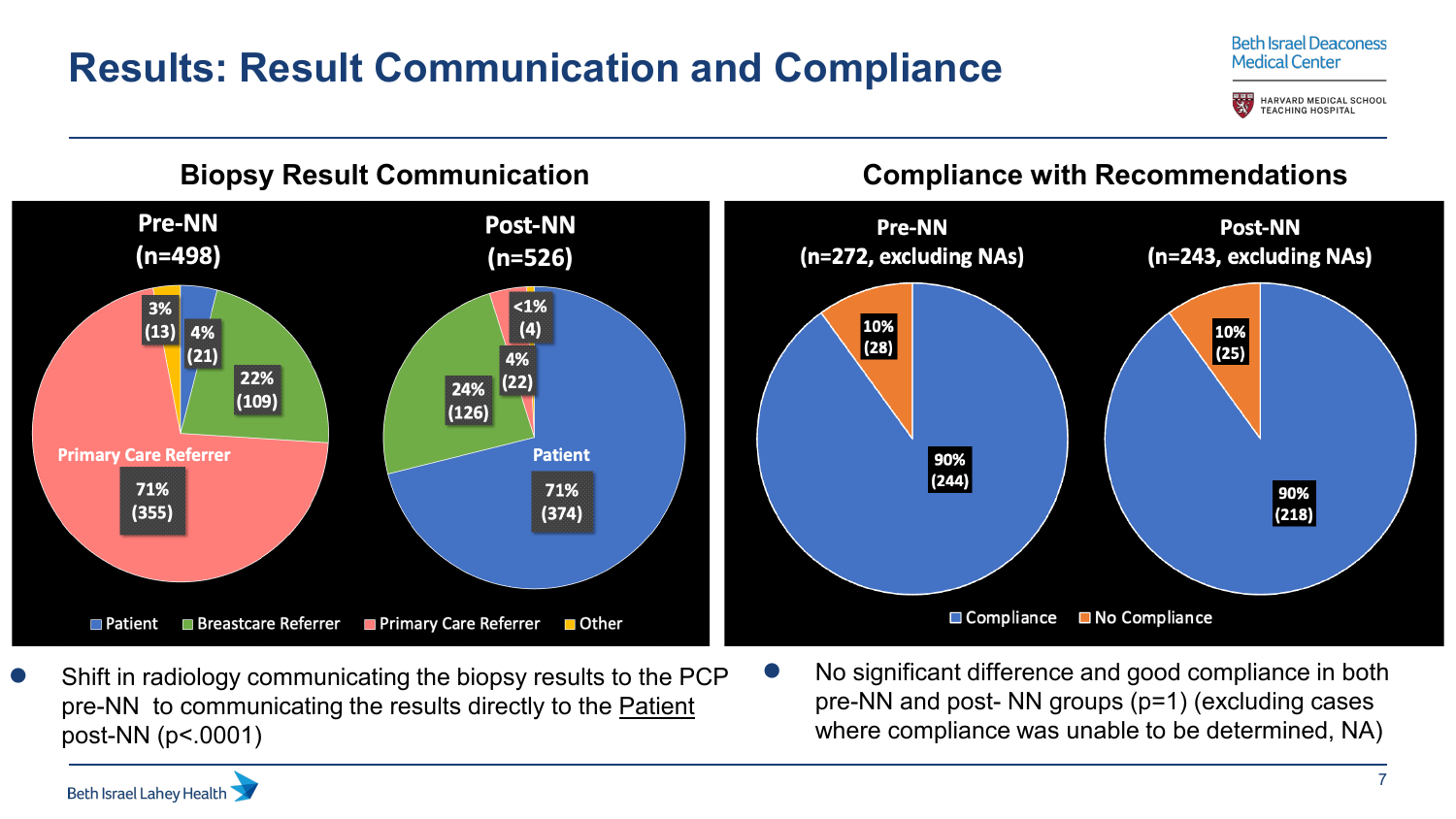### **Results: Time Metrics**

#### **Beth Israel Deaconess Medical Center**



#### **Time Metrics for Breast Biopsy Patients**

| <b>Time Points</b>                                   | <b>Pre NN</b><br>(median<br>days) | <b>Post NN</b><br>(median<br>days) | P value  |
|------------------------------------------------------|-----------------------------------|------------------------------------|----------|
| Path report to Result<br>Communication               | 1                                 | 1                                  | 0.08     |
| <b>Result Communication to</b><br>Initiation of Care | 7                                 | 13                                 | < 0.0001 |
| <b>Biopsy to Surgery</b>                             | 44                                | 67                                 | < 0.0001 |

- Median number of days from result communication to initiation of care and from biopsy to surgery in the post-NN group was significantly longer than in the pre-NN group
- No significant difference based on race, insurance, or language

#### **Core Biopsy to Surgery by Pathology Type**

| <b>Path</b> | <b>Pre NN</b><br>(median<br>days) | <b>Post NN</b><br>(median<br>days) | P value  |
|-------------|-----------------------------------|------------------------------------|----------|
| Cancer      | 42                                | 63                                 | < 0.0001 |
| No Cancer   | 50                                | 84                                 | < 0.0001 |

Incidence of Cancer: Pre NN: 25% Post NN: 23%

- Significantly longer time from biopsy to surgery in non-cancer vs. cancer cases
- Significantly longer time from biopsy to surgery in post-NN group than pre-NN group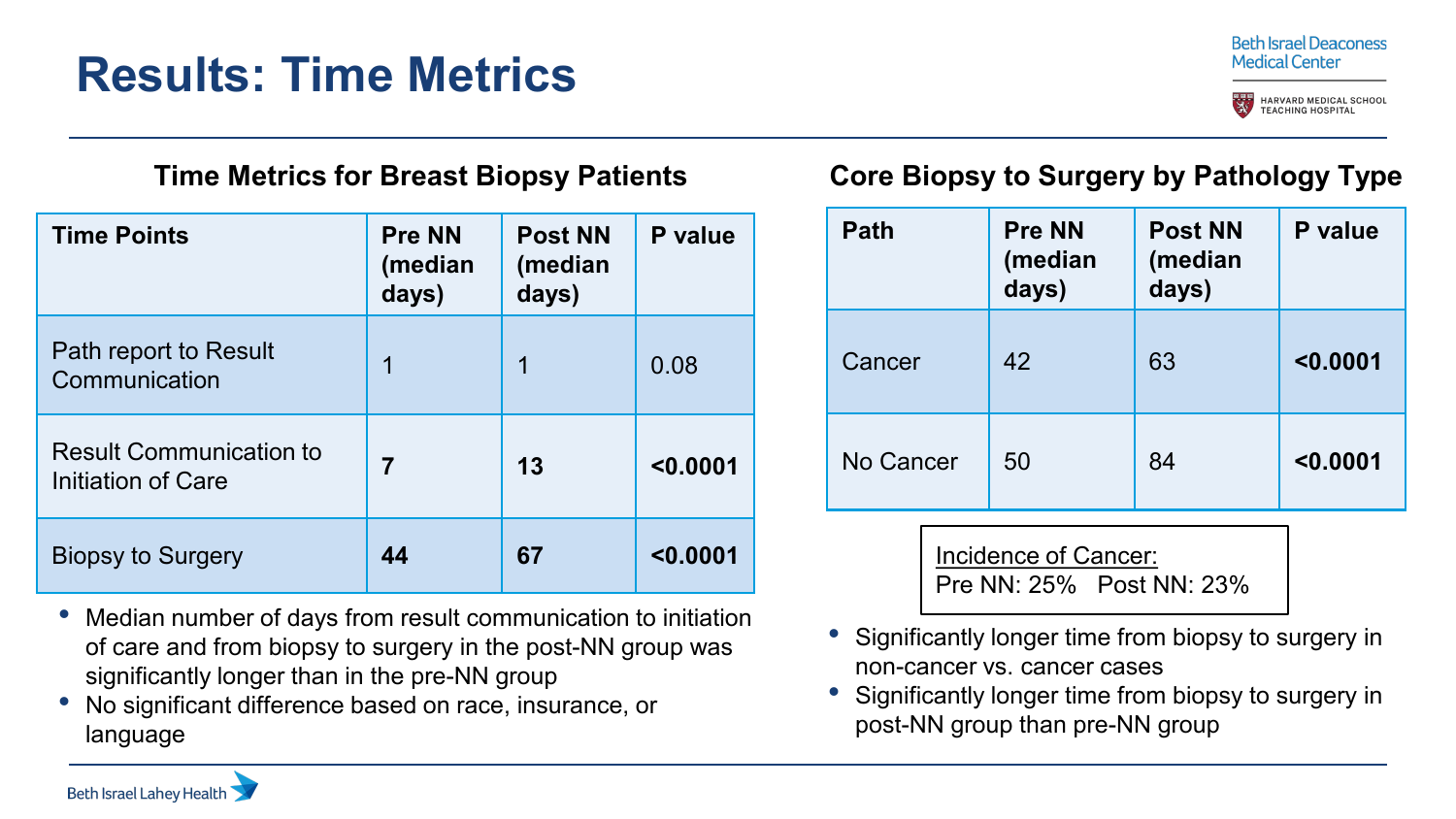### **Results: Care Retention and Lost to follow up**



No significant difference in retention of breast cancer patients in our institution pre- NN and post- NN (p=0.2)

#### **Cancer patients who left our system**

|                         | <b>Pre-NN</b><br>$(n=27)$ | <b>Post-NN</b><br>$(n=28)$ |
|-------------------------|---------------------------|----------------------------|
| <b>Transferred care</b> | $81\% (22)$               | $96\% (27)$                |
| Lost to follow-up       | $19\%$ (5)                | $4\%$ (1)                  |

#### **All patients who left our system (Pre- and Post- NN)**

|                         | <b>Cancer</b><br>$(n=55)$ | <b>No Cancer</b><br>$(n=35)$ |
|-------------------------|---------------------------|------------------------------|
| <b>Transferred care</b> | 89% (49)                  | 69% (24)                     |
| Lost to follow-up       | $11\%$ (6)                | $31\%$ (11)                  |

- There were fewer patients lost to follow-up post-NN (p=0.10)
- Fewer cancer patients lost to follow up vs. non-cancer (p=0.03)

**Beth Israel Deaconess Medical Center**